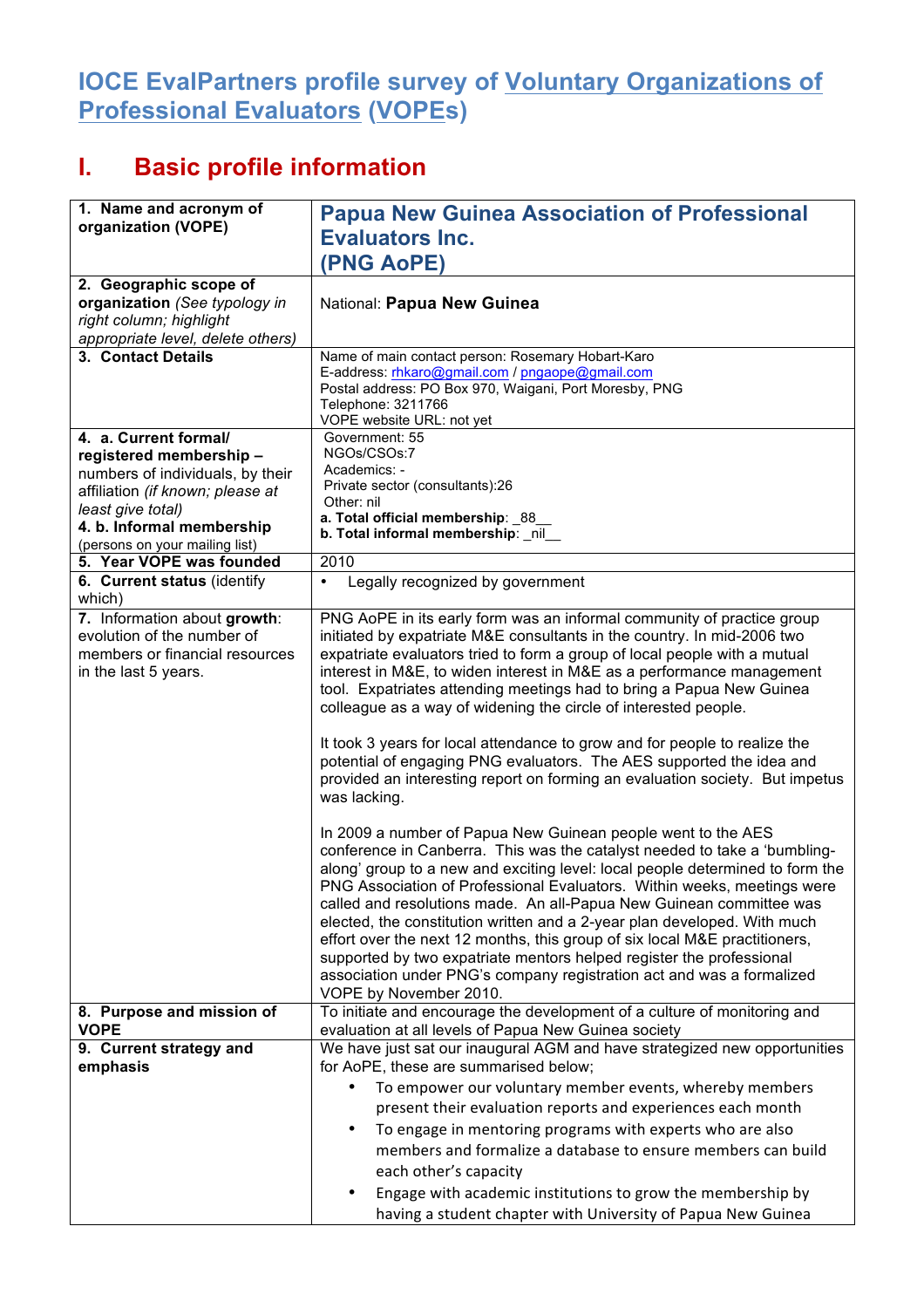|                                                                                                                                                                                             | Seek sponsorships and funding to support the daily operations of                                                                                                                                                                                                                                                                                                                                                                                                                                                                                                                                                                                                                                                                                                                                                                                                                                                                                                                                                 |
|---------------------------------------------------------------------------------------------------------------------------------------------------------------------------------------------|------------------------------------------------------------------------------------------------------------------------------------------------------------------------------------------------------------------------------------------------------------------------------------------------------------------------------------------------------------------------------------------------------------------------------------------------------------------------------------------------------------------------------------------------------------------------------------------------------------------------------------------------------------------------------------------------------------------------------------------------------------------------------------------------------------------------------------------------------------------------------------------------------------------------------------------------------------------------------------------------------------------|
|                                                                                                                                                                                             | the association                                                                                                                                                                                                                                                                                                                                                                                                                                                                                                                                                                                                                                                                                                                                                                                                                                                                                                                                                                                                  |
| 10. Organizational capacity:<br>Please describe your<br>governance structure,<br>leadership, services provided,<br>finances, human resources,<br>linkages with other<br>organizations, etc. | Our organisation consists of a three tiered structure where we have a four-<br>member executive comprising of President, Vice President, Secretary,<br>Treasurer with mentors that help guide and direct the association's<br>ambitions and annual plans. We second echelon consists of a ten member<br>committee whose role consists of attracting sponsorships, providing<br>technical capacity as well as manage the communications with members.<br>We do have a governance framework consisting of our Constitution, a Code<br>of Ethics, membership application and renewal forms, including<br>memberships pack for new members. At this time we have offered member<br>workshops, monthly member's presentations and information for members<br>to attend network associations such AES member workshops. Although we<br>are young, we have had the opportunity to link up with the Australian<br>Evaluation Society (AES) that has provided much support and capacity<br>building services to the AoPE. |
| 11. Means of communication                                                                                                                                                                  | Monthly newsletters that is emailed via a mailing list                                                                                                                                                                                                                                                                                                                                                                                                                                                                                                                                                                                                                                                                                                                                                                                                                                                                                                                                                           |
| with members, e.g. newsletter,                                                                                                                                                              |                                                                                                                                                                                                                                                                                                                                                                                                                                                                                                                                                                                                                                                                                                                                                                                                                                                                                                                                                                                                                  |
| listserv, publication, website                                                                                                                                                              |                                                                                                                                                                                                                                                                                                                                                                                                                                                                                                                                                                                                                                                                                                                                                                                                                                                                                                                                                                                                                  |
| 12. Past events (e.g. during                                                                                                                                                                | <b>AGM (June 2012)</b>                                                                                                                                                                                                                                                                                                                                                                                                                                                                                                                                                                                                                                                                                                                                                                                                                                                                                                                                                                                           |
| past year)                                                                                                                                                                                  | Monthly BYOL (April - July 2012)                                                                                                                                                                                                                                                                                                                                                                                                                                                                                                                                                                                                                                                                                                                                                                                                                                                                                                                                                                                 |
|                                                                                                                                                                                             | EPSP funded workshops for members within public sector (Nov 2011)                                                                                                                                                                                                                                                                                                                                                                                                                                                                                                                                                                                                                                                                                                                                                                                                                                                                                                                                                |
|                                                                                                                                                                                             | Plenary Session (August 2011)                                                                                                                                                                                                                                                                                                                                                                                                                                                                                                                                                                                                                                                                                                                                                                                                                                                                                                                                                                                    |
|                                                                                                                                                                                             | 3 Member workshops (March and July 2011)                                                                                                                                                                                                                                                                                                                                                                                                                                                                                                                                                                                                                                                                                                                                                                                                                                                                                                                                                                         |
| 13. Forthcoming key events/<br>conferences - dates, location                                                                                                                                | Monthly member presentations, various locations (July, August and                                                                                                                                                                                                                                                                                                                                                                                                                                                                                                                                                                                                                                                                                                                                                                                                                                                                                                                                                |
|                                                                                                                                                                                             | September)                                                                                                                                                                                                                                                                                                                                                                                                                                                                                                                                                                                                                                                                                                                                                                                                                                                                                                                                                                                                       |
|                                                                                                                                                                                             | AESN Annual Conference - Adelaide (August)<br>$\bullet$                                                                                                                                                                                                                                                                                                                                                                                                                                                                                                                                                                                                                                                                                                                                                                                                                                                                                                                                                          |
|                                                                                                                                                                                             | Evaluation Consult workshops, Ela Beach hotel - (July, Oct)<br>٠                                                                                                                                                                                                                                                                                                                                                                                                                                                                                                                                                                                                                                                                                                                                                                                                                                                                                                                                                 |
| 14. Name and e-address of                                                                                                                                                                   |                                                                                                                                                                                                                                                                                                                                                                                                                                                                                                                                                                                                                                                                                                                                                                                                                                                                                                                                                                                                                  |
| person submitting this                                                                                                                                                                      | Rosemary Hobart-Karo                                                                                                                                                                                                                                                                                                                                                                                                                                                                                                                                                                                                                                                                                                                                                                                                                                                                                                                                                                                             |
| information                                                                                                                                                                                 | rhkaro@gmail.com                                                                                                                                                                                                                                                                                                                                                                                                                                                                                                                                                                                                                                                                                                                                                                                                                                                                                                                                                                                                 |
|                                                                                                                                                                                             |                                                                                                                                                                                                                                                                                                                                                                                                                                                                                                                                                                                                                                                                                                                                                                                                                                                                                                                                                                                                                  |
| 15. Date of this update                                                                                                                                                                     | 30 July 2012                                                                                                                                                                                                                                                                                                                                                                                                                                                                                                                                                                                                                                                                                                                                                                                                                                                                                                                                                                                                     |

## **II. Experience with Evaluation Capacity Building**

|  | 1. Background: Please provide<br>a brief history of the formation of<br>this organization (VOPE).<br>1.1 Who were/are the key                                                                                                                                      | In mid-2006 two expatriate evaluators tried to form a group of local people<br>with a mutual interest in M&E, to widen interest in M&E as a performance<br>management tool. Expatriates attending meetings had to bring a Papua<br>New Guinea colleague as a way of widening the circle of interested people.                                                                                                                                          |
|--|--------------------------------------------------------------------------------------------------------------------------------------------------------------------------------------------------------------------------------------------------------------------|--------------------------------------------------------------------------------------------------------------------------------------------------------------------------------------------------------------------------------------------------------------------------------------------------------------------------------------------------------------------------------------------------------------------------------------------------------|
|  | players?<br>1.2 How many members do you<br>have on your governing board/<br>committee?<br>1.3 What are the main existing<br>strengths that your VOPE is<br>trying to capitalize on?<br>1.4 What are the main<br>challenges that your VOPE is<br>trying to address? | It took 3 years for local attendance to grow and for people to realize the<br>potential of engaging PNG evaluators. The AES supported the idea and<br>provided an interesting report on forming an evaluation society. But<br>impetus was lacking.                                                                                                                                                                                                     |
|  |                                                                                                                                                                                                                                                                    | In 2009 a number of Papua New Guinean people went to the AES<br>conference in Canberra. This was the catalyst needed to take a 'bumbling-<br>along' group to a new and exciting level: local people determined to form<br>the PNG Association of Professional Evaluators. Within weeks, meetings<br>were called and resolutions made. An all-Papua New Guinean Executive of<br>four was elected, the constitution written and a 2-year plan developed. |
|  |                                                                                                                                                                                                                                                                    | Widely reported, interest in the Association continues to gain momentum<br>within government agencies. Importantly, employers are seeing the<br>advantages of professional development in M&E and are supporting staff to<br>belong to a professional body run by Papua New Guineans. To date there<br>are more than 80 financial members.                                                                                                             |
|  |                                                                                                                                                                                                                                                                    | April 2012 marked an important occasion as AoPE had their inaugural AGM<br>which presented their first financial and performance reports, including the                                                                                                                                                                                                                                                                                                |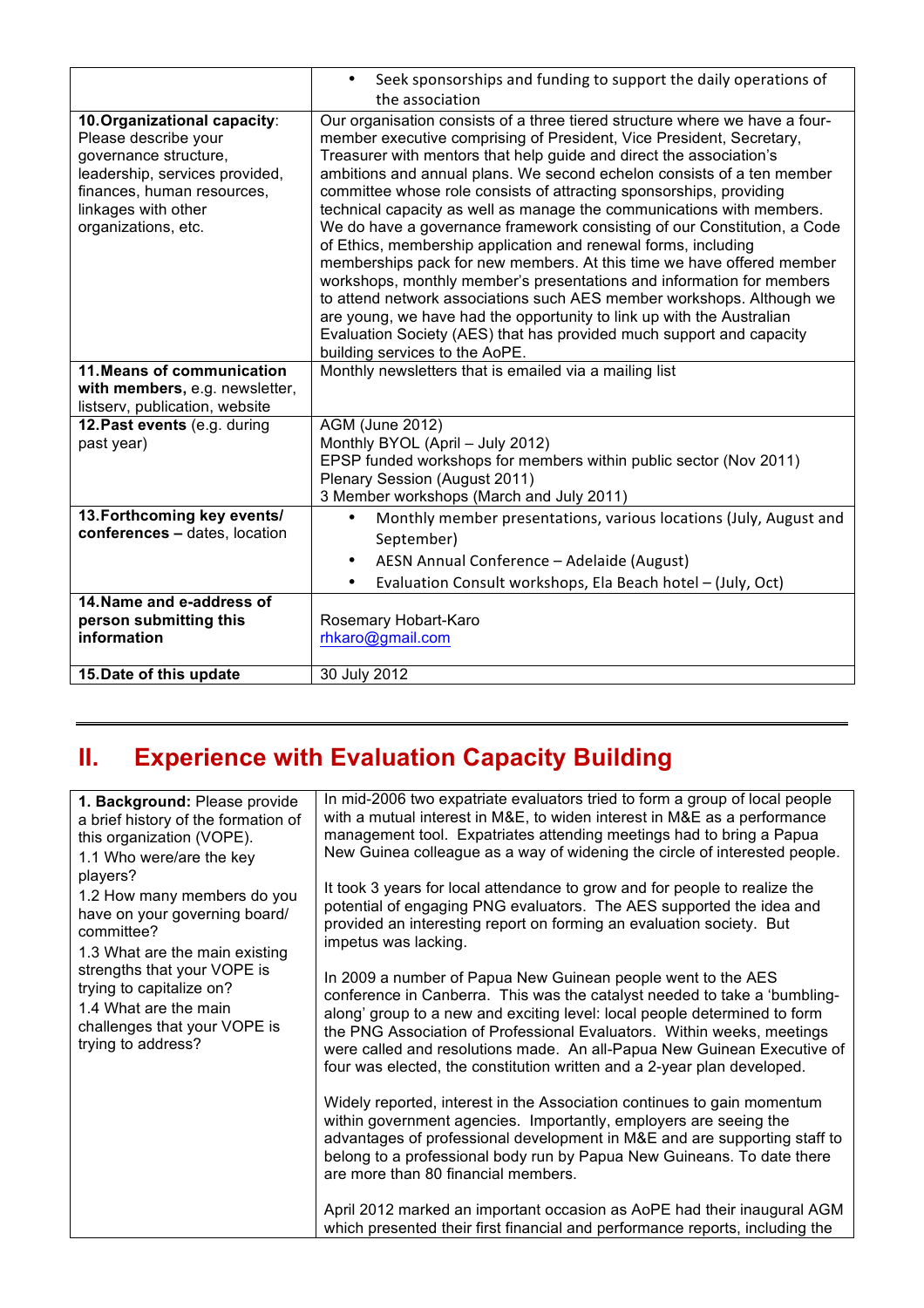|                                                                   | re-election of the four executives, and a ten member committee to support<br>the endeavors of the association.                                                                                                                                                                                                                                                            |
|-------------------------------------------------------------------|---------------------------------------------------------------------------------------------------------------------------------------------------------------------------------------------------------------------------------------------------------------------------------------------------------------------------------------------------------------------------|
|                                                                   | Our greatest strength has to lie in the support we get from AusAID through<br>its various program grants to animate our plans. More so, the passion of a<br>young group of professionals that are committed to the theory of change in<br>this country drives the association to embark on growing our community of<br>practice.                                          |
|                                                                   | On the other hand, our weakness has been the fact that we don't have a<br>secretariat to perform the day-to-day activities of running an association.<br>Most of the jobs of seeking funds, creating proposals, and coordinating<br>events have been in the hands of the executive and their mentors – a very<br>risky situation for all those that have a full-time job. |
| 2. Organizational motivation:<br>What were/are the driving forces | The two driving forces of our VOPE has been;                                                                                                                                                                                                                                                                                                                              |
| of the VOPE and its historical                                    | local ownership and drive to create local networks in the M&E field in<br>i.<br>PNG, as well as engage in peer to peer learning through our                                                                                                                                                                                                                               |
| development?                                                      | community of practice programs                                                                                                                                                                                                                                                                                                                                            |
|                                                                   | ii. mentors that have supported the local association since its inception                                                                                                                                                                                                                                                                                                 |
|                                                                   | and have been able to inspire and trust in local leadership, have                                                                                                                                                                                                                                                                                                         |
|                                                                   | confidence in young practitioners making a difference and the capacity                                                                                                                                                                                                                                                                                                    |
|                                                                   | to facilitate meetings with regional partners and AusAID has allowed                                                                                                                                                                                                                                                                                                      |
| 3. Evaluation Capacity                                            | for the association to plough on.<br>We have not had much experience in this area, however we have engaged                                                                                                                                                                                                                                                                |
| <b>Building: What has your VOPE</b>                               | providing workshops, and the monthly presentations of M&E practice in                                                                                                                                                                                                                                                                                                     |
| done to promote evaluation<br>(M&E) capacity?                     | individual sectors with members.                                                                                                                                                                                                                                                                                                                                          |
| 4. Context / target entities:                                     | The PNGAoPE has been targeting PNG Government departments and                                                                                                                                                                                                                                                                                                             |
| More specifically, who are the                                    | agencies and recently encouraged members also from the Civil Society                                                                                                                                                                                                                                                                                                      |
| persons or institutions your<br>organization seeks to influence   | sectors.                                                                                                                                                                                                                                                                                                                                                                  |
| (to strengthen evaluation                                         |                                                                                                                                                                                                                                                                                                                                                                           |
| capacity)? For example:                                           | 4.1: Since the establishment of the association, all members fit into the                                                                                                                                                                                                                                                                                                 |
| 4.1 Technical capacities to<br>supply quality evaluations,        | beginner and intermediate level in terms of M&E skills and knowledge.<br>Very few are in the advanced level. The Association has been partnering                                                                                                                                                                                                                          |
| partnering with experts, local                                    | with Aid programs in the country (AusAID) and participating in their M&E                                                                                                                                                                                                                                                                                                  |
| universities or others to                                         | trainings. The close association with these Aid programs has greatly                                                                                                                                                                                                                                                                                                      |
| provide training for<br>members, etc.;                            | assisted the association as members of the association have benefited                                                                                                                                                                                                                                                                                                     |
| 4.2 Strengthening VOPE                                            | greatly in attending M&E trainings.                                                                                                                                                                                                                                                                                                                                       |
| organizational capacity itself;                                   |                                                                                                                                                                                                                                                                                                                                                                           |
| 4.3 Enhancing the enabling<br>environment for evaluation,         | 4.2: The association is currently run through a voluntary basis. The                                                                                                                                                                                                                                                                                                      |
| including strengthening the                                       | executives of the association at the moment are focusing on members'<br>capacity enhancement. The association relies heavily on donor support                                                                                                                                                                                                                             |
| demand for and use of                                             | and at the moment isn't focusing on organizational capacity. The                                                                                                                                                                                                                                                                                                          |
| evaluations by policy<br>makers;                                  | association will seek support through donor support to strengthen its                                                                                                                                                                                                                                                                                                     |
| 4.4 Influencing governmental<br>policies related to evaluation,   | organizational capacity.                                                                                                                                                                                                                                                                                                                                                  |
| evaluation designs and                                            | 4.3: Since the establishment of PNGAoPE, the members of the association                                                                                                                                                                                                                                                                                                   |
| implementation of M&E                                             | have expressed and identified the lack of M&E systems in their                                                                                                                                                                                                                                                                                                            |
| systems, etc.                                                     | departments and agencies. This has prompted the association to source                                                                                                                                                                                                                                                                                                     |
|                                                                   | training to capacity build members to be advocates of M&E in their                                                                                                                                                                                                                                                                                                        |
|                                                                   | respective government departments and to start embracing the culture of                                                                                                                                                                                                                                                                                                   |
|                                                                   | monitoring and evaluation. M&E is also seen as a new concept in most                                                                                                                                                                                                                                                                                                      |
|                                                                   | government departments and agencies and therefore requires more time<br>and work for the association and its members to work closely with the                                                                                                                                                                                                                             |
|                                                                   | government departments. At the moment, the association is building                                                                                                                                                                                                                                                                                                        |
|                                                                   | capacity of its members through training in order for members to start                                                                                                                                                                                                                                                                                                    |
|                                                                   | influencing and advocating and demanding for evaluations to be a priority                                                                                                                                                                                                                                                                                                 |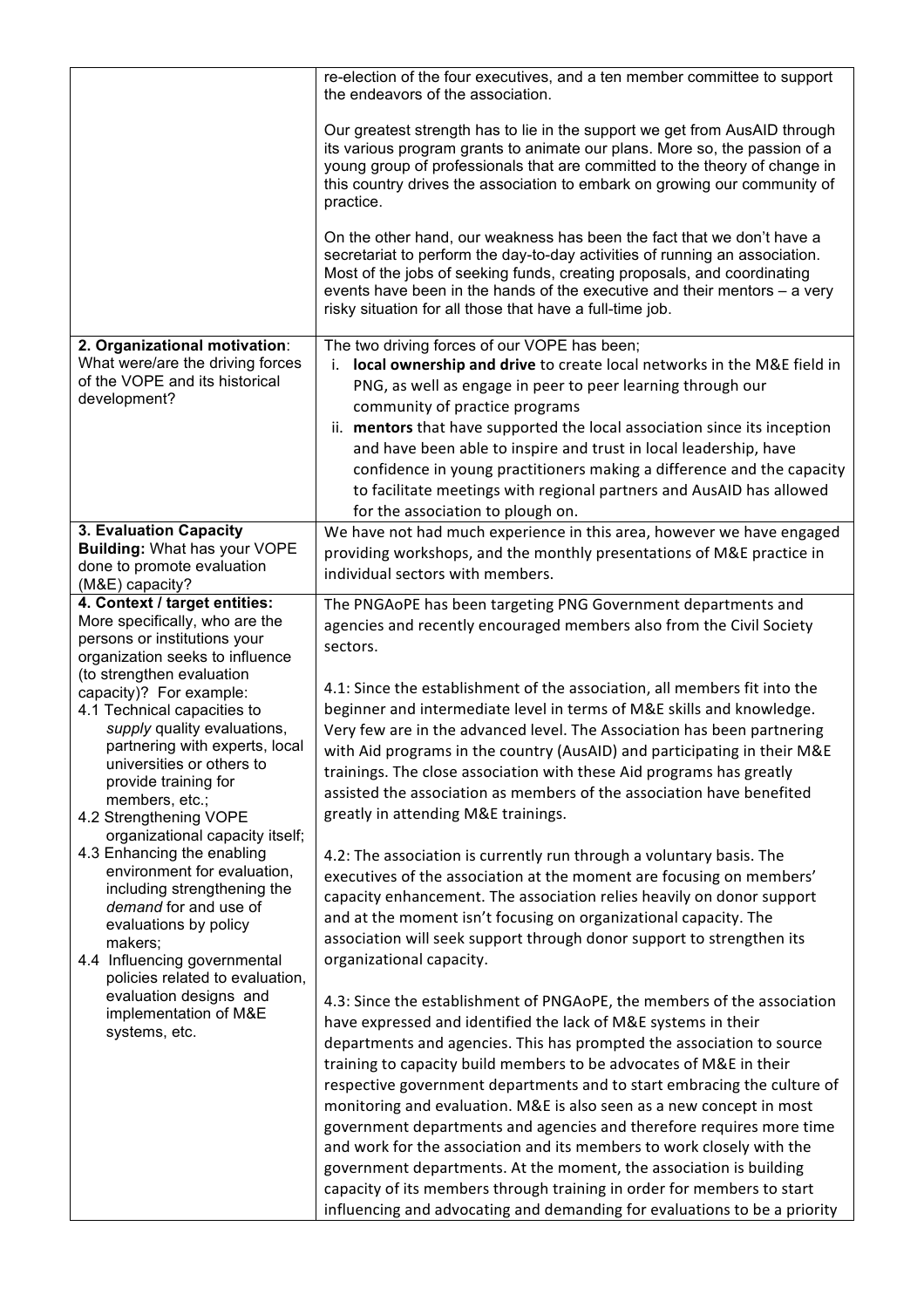|                                                                                                                                                                                                                                                                                                                         | in government departments and eventually leading to establishment of<br>evaluation policies.                                                                                                                                                                                                                                                                                                                                                                                                                                                                                                                |
|-------------------------------------------------------------------------------------------------------------------------------------------------------------------------------------------------------------------------------------------------------------------------------------------------------------------------|-------------------------------------------------------------------------------------------------------------------------------------------------------------------------------------------------------------------------------------------------------------------------------------------------------------------------------------------------------------------------------------------------------------------------------------------------------------------------------------------------------------------------------------------------------------------------------------------------------------|
|                                                                                                                                                                                                                                                                                                                         | 4.4: As the association is in its infant stages, it is too soon to expect<br>significant influence on government policies relating to evaluation. The<br>association is encouraging it's more experienced and trained members to<br>be advocates of M&E and to influence policies in their respective<br>departments.<br>Members, who have attended trainings through the AoPE or supporting<br>networks such as EPSP, have been tasked by their departments to assist in<br>M&E. Some have started working on developing M&E frameworks for<br>specific programs and policies in their departments.        |
|                                                                                                                                                                                                                                                                                                                         | The association has also recently been invited by a government<br>department to provide comments and feedback on evaluations that they<br>have conducted. Again this may not be much, but it is portraying the<br>involvement of the association in promoting M&E and also that<br>government departments are recognizing the existence of the association.                                                                                                                                                                                                                                                 |
| 5. Public accountability: Is your<br>VOPE helping to strengthen<br>oversight and transparency of<br>government programs? If so, in<br>what ways? Can you share any<br>success stories of evaluators or<br>others promoting public<br>accountability?                                                                    | Our VOPE has yet to engage in this area influentially, however indirectly<br>through our members in the public sector and the roles they play,<br>contribute to strengthening oversight and transparency of government<br>agency. One example is a member working within a central agency -<br>Department of National Planning who is preparing an M&E Framework as<br>per a Workshop in March 2012 for the new Population Policy to be held in<br>Manus province in August 2012.                                                                                                                           |
| 6. More specifically, what are<br>some of the key themes for<br>which you advocate? For<br>example, are you promoting<br>issues related to cultural<br>sensitivity, equity, social justice,<br>empowerment, transformation,<br>gender, environment, poverty? If<br>so, please describe or attach<br>relevant documents. | The association is working towards contextualizing M&E to embrace PNG's<br>culture. M&E has been part of our cultural life (eg; monitoring weather for<br>planting and harvesting food crops, monitoring weather for fishing<br>purposes). The challenge for the association is contextualizing M&E to<br>embrace our culture.<br>The association has yet to really venture out to address issues listed as we<br>are still a new association and still in the process of building members<br>capacity and skills to a level where they can start advocating for such<br>issues as well as the association. |
| 7. Methods: Experiences in<br>strengthening skills of individual<br>members, by (for example):<br>organizing workshops led by<br>local experts;<br>organizing webinars with<br>international speakers;<br>designing and delivering e-<br>learning programmes;<br>administering mentoring<br>programmes; etc.            | $\bullet$<br>Organize monthly meetings to promote local practitioners present<br>their current program M&E activities and evaluations<br>Organize workshops led by external experts for members<br>$\bullet$<br>Email across information of webinars sourced from UN<br>$\bullet$<br>Deliver e-newsletters to promote local practitioners<br>$\bullet$                                                                                                                                                                                                                                                      |
| 8. Standards: Has your VOPE<br>developed professional<br>standards/ethical codes/<br>competencies (or adheres to<br>those developed by others)? If<br>so, please provide<br>documentation.                                                                                                                              | The PNGAoPE adheres to and adopted the Australasian Evaluation<br>Society's professional standards, ethical codes and competencies.<br>Attached for your perusal.                                                                                                                                                                                                                                                                                                                                                                                                                                           |
| 9. Job opportunities: Do you<br>share employment/ consultancy<br>opportunities with evaluators on<br>your database?                                                                                                                                                                                                     | At the moment we do not have a database showing member's expertise, so<br>sharing employment/consultancy opportunities is done through informal<br>networks.                                                                                                                                                                                                                                                                                                                                                                                                                                                |
| 10. Progress and results: What<br>progress has been achieved so                                                                                                                                                                                                                                                         | Progress and results (expected):<br>Incorporated the<br>through the IPA as a<br>association                                                                                                                                                                                                                                                                                                                                                                                                                                                                                                                 |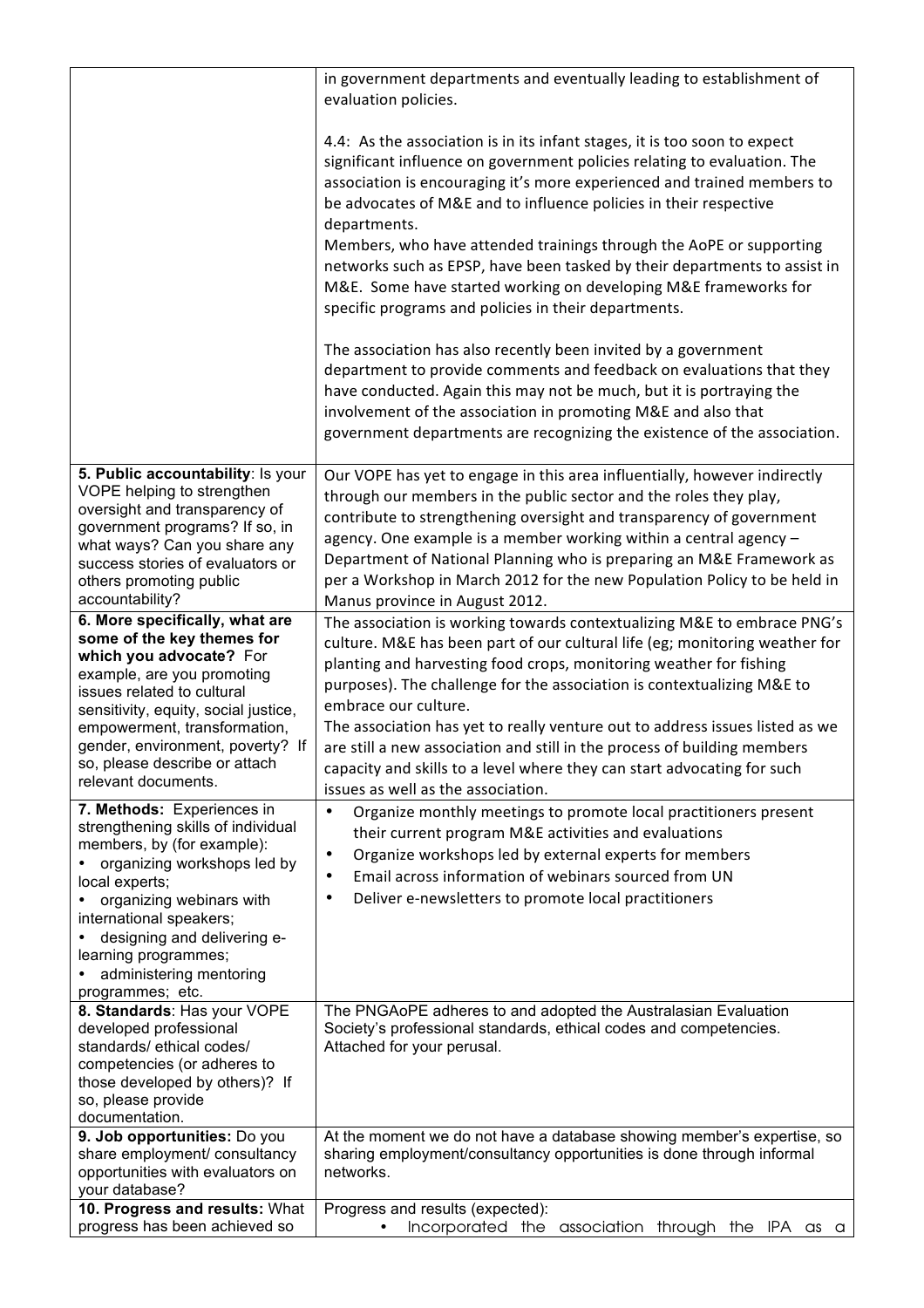| far in any of the above or other<br>domains? What are expected                                                                       | $2010$ )<br>registered association (November<br>and<br>was<br>launched by government officials                                                                                                                                                                                                                                                                                                                                          |
|--------------------------------------------------------------------------------------------------------------------------------------|-----------------------------------------------------------------------------------------------------------------------------------------------------------------------------------------------------------------------------------------------------------------------------------------------------------------------------------------------------------------------------------------------------------------------------------------|
| and unexpected results<br>achieved?                                                                                                  | The production and professional printing<br>the<br>of<br>٠<br>Constitution, Ethics and Membership Certificates;                                                                                                                                                                                                                                                                                                                         |
|                                                                                                                                      | and production of a<br>Packaging<br>membership<br>kit<br>٠<br>of Welcome<br>letter,<br>Information<br>comprising<br>sheet,<br>Calendar of Events and the above governance materials;                                                                                                                                                                                                                                                    |
|                                                                                                                                      | We had our first plenary session was facilitated by Leigh<br>Cupitt and Rosemary Hobart to plan out member events.<br>A survey was conducted at the same time to find out the<br>professional capacity of members and preferences of<br>programs for evaluation capacity building.                                                                                                                                                      |
|                                                                                                                                      | Three member workshops organized and facilitated by<br>$\bullet$<br>Linda Kelly (Mar 2011), Anne Markewiez (July 2011) and<br>Kate Averill (May 2012).                                                                                                                                                                                                                                                                                  |
|                                                                                                                                      | Provide a bimonthly e-newsletter to members on current<br>$\bullet$<br>M&E happenings and events around PNG and the region                                                                                                                                                                                                                                                                                                              |
|                                                                                                                                      | Presented a poster at the 2011 AES conference, Sydney about<br>'Importance of localising the concept of an evaluation society in<br>the pacific'                                                                                                                                                                                                                                                                                        |
|                                                                                                                                      | Unexpected results:                                                                                                                                                                                                                                                                                                                                                                                                                     |
|                                                                                                                                      | AusAID M&E Expert group interest in engaging with local<br>efforts through AoPE                                                                                                                                                                                                                                                                                                                                                         |
|                                                                                                                                      | Be known as a VOPE through IOCE<br>٠                                                                                                                                                                                                                                                                                                                                                                                                    |
|                                                                                                                                      | Invited to be a part of the 'President's Quartet' for 2012 AES<br>٠<br>Conference to give brief overview of the ways in which their<br>society is addressing challenges and changes in their own part<br>of the world. Other three presidents on the panel will be<br>outgoing AES president Alan Woodward; Larry Bremner<br>(Canadian Evaluation Society); Soma de Silva (International<br>Organisation for Cooperation in Evaluation) |
| 11. Lessons learned:<br>Recommendations/ tips to others<br>for good practices on how to<br>organize and sustain VOPEs like<br>yours. | 1. Be proactive and open to learning how to organise and sustain an<br>association – it does pay off to learn from other's experiences, research<br>and network with other evaluation associations in your region.                                                                                                                                                                                                                      |
|                                                                                                                                      | 2. Ensure to have a strong network of local and international people with<br>the same focus. One of the ways our VOPE was knitted together was our<br>commonality - attending the AES conference                                                                                                                                                                                                                                        |
|                                                                                                                                      | 3. Be resourceful - not everything operates with cash flow. Our major<br>weakness has been generating revenue, so our events are very low key,<br>BUT we make use of the opportunity to ensure the event organised is<br>useful and empowering to our members.                                                                                                                                                                          |
| 12. Next steps: What does your<br>organization plan to do next?                                                                      | $\bullet$<br>Six members to attend 2012 AES conference sponsored through a                                                                                                                                                                                                                                                                                                                                                              |
|                                                                                                                                      | grant proposal in August<br>Mentoring program to be designed and rolled out<br>٠                                                                                                                                                                                                                                                                                                                                                        |
|                                                                                                                                      | Develop a member database                                                                                                                                                                                                                                                                                                                                                                                                               |
|                                                                                                                                      | Finalize the case study to be sent to IOCE                                                                                                                                                                                                                                                                                                                                                                                              |
|                                                                                                                                      | Review of membership fee structure                                                                                                                                                                                                                                                                                                                                                                                                      |
|                                                                                                                                      | Calendar of events for the next 12 months including monthly<br>presentations by local practitioners                                                                                                                                                                                                                                                                                                                                     |
| 13. Willing to share with other                                                                                                      | Willing to share:                                                                                                                                                                                                                                                                                                                                                                                                                       |